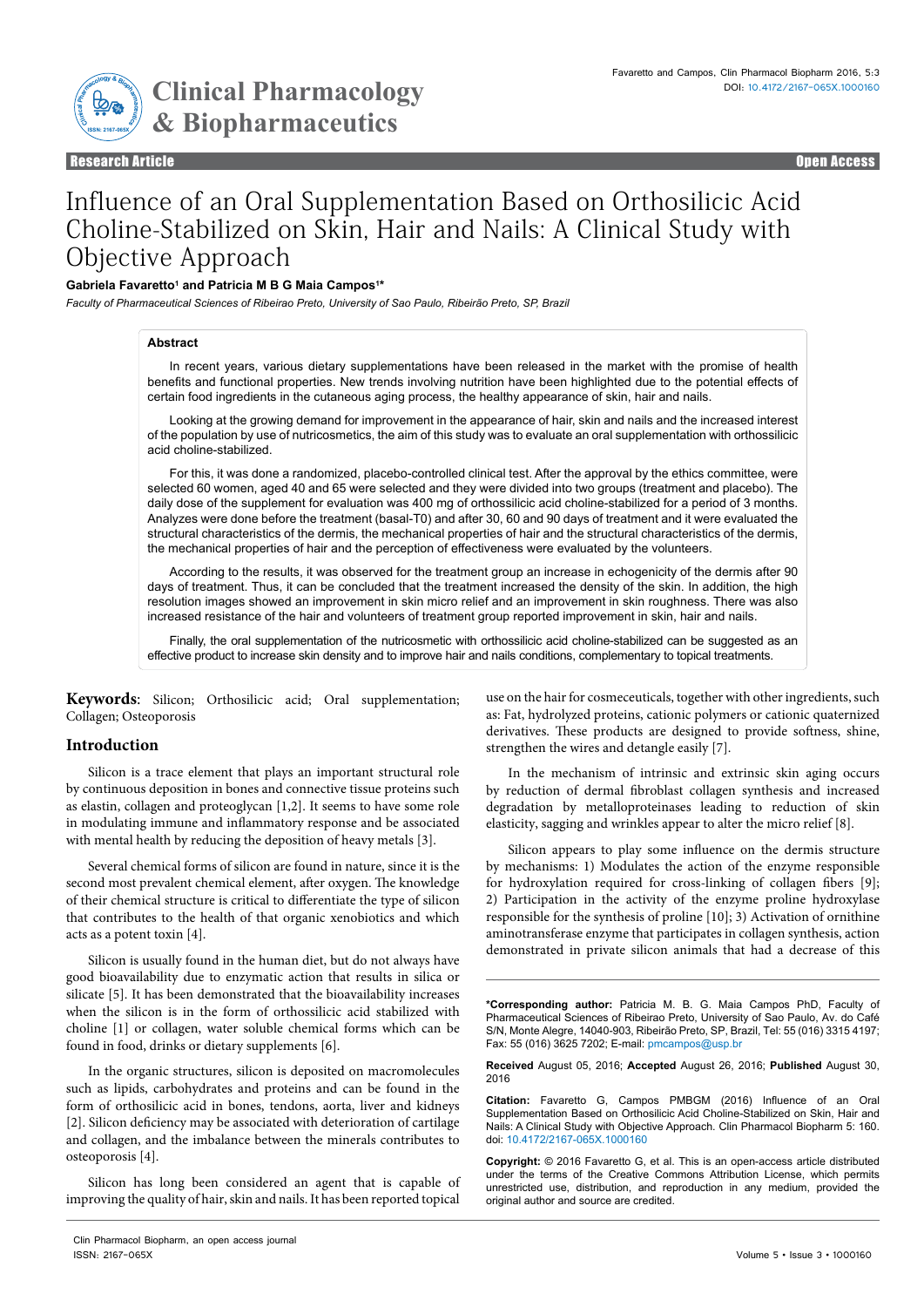enzyme in the liver, reducing the hydroxyproline concentration in the tibia [11]; 4) Connection to the hydroxyl group of polyols, interfering with the binding of glycosaminoglycans to water, mucopolysaccharides and collagen production [12]; 5) The neutralization of free radicals and decrease in collagen glycation reactions. A study has demonstrated that silicon plus vitamin C stimulated the synthesis of hyaluronic acid and proteoglycans, reducing the disruption of the dermal matrix [13]; 6) Anti-inflammatory action, demonstrated *in vitro* by a reduction in interleukin production and *in vivo* by the reduction of erythema and edema [14]; 7) Decreased inhibitory activity of cyclooxygenase I (COX1) [15].

In recent years, various dietary supplements have been launched in the market with the promise of health benefits and functional properties. New trends involving nutrition, skin, hair and nails have been highlighted due to the potential beneficial effects of certain ingredients in the cutaneous aging process, the healthy appearance of skin, hair and nails. Clinical studies have demonstrated positive effects of the ingredients in the biomechanical properties of the skin as well as the barrier functions [1,4,5,12,14]. Parallel to this, *in vitro* and in animal experiments reveal the mechanism of action of food ingredients in cellular and molecular biology of skin cells. Healthy skin is a manifestation of general health and, as such, may be influenced by the consumption of food ingredients, including vitamins, minerals, antioxidants and bioactive peptides.

Looking at the growing demand for improvement in the appearance of hair, skin and nails and the increased interest of the population by use of nutricosmetics, this study aims to promote clinical efficacy test by biophysical and skin imaging techniques to analyze the use of oral supplementation of orthossilicic acid stabilized with choline, product already available in the Brazilian market by new clinical study that shows more objective tests (ultrasound skin, hair resistance test, for example) and high resolution images to evaluate changes in the hair, skin and nails and make more visible and measurable results for consumers.

## **Materials and Methods**

The study was placebo-controlled, randomized, double-blind, 60 women aged between 40 and 65 years were recruited, with the primary objective of evaluating the effect of nutricosmetic intake containing orthossilicic acid stabilized with choline in the skin tissue in the hair shaft and the nail. The study was approved by the Ethics Committee of the Faculty of Pharmaceutical Sciences of Ribeirão Preto/SP (CEP/ FCFRP 339) and followed current Good Clinical Practice regulations [16]. The study duration was 90 days, with 4 reviews at the periods 0, 30, 60 and 90 days. Participants signed the Informed Consent before accepting participation in the study.

After evaluating the terms of inclusion and exclusion, acceptance to participate in the study and signing the consent form, participants were divided into two groups: Group 1 which was the test group, which made the intake of 400 mg/day of orthossilicic acid stabilized with choline and group 2 which was the placebo group that did intake of 400 mg/day placebo with maltodextrin. The duration was 3 months for each participant, with a total of 4 visits: Visit 1 (week 0 and D0), visit 2 (week 4 or  $D30 \pm 3$ ), visit 3 (week 8 or  $D60 \pm 3$ ), visit 4 (week 12 or  $D90 \pm 3$ ).

#### **Inclusion criteria**

The inclusion criteria were as follows: Healthy females ranging in age from 40 to 65 years (homogeneous distribution between treatment groups); general good health and mental condition; personal informed

consent to participate in the study; personal presence on the predefined days at the institute, and willingness and capability to follow the study rules and a fixed schedule, know that the data could be used to share the project. It was also instructed to the volunteers to not use other oral supplements or cosmetic products (except sunscreen) and to not change their alimentary habits during the study period [16]. All inclusion criteria were evaluated at every visit by means of a questionnaire that assessed whether there was no criterion that was unrequited.

### **Exclusion criteria**

The exclusion criteria was as follows: treatment with topical retinoids, alpha hydroxy acids, poly hydroxy acids, β hydroxy acids and ascorbic acid less than three months; Topical treatment of the facial skin with anti-aging products; Pre-treatment with oral retinoids for less than 6 months; Pre-treatment with nutraceuticals for less than 3 months; Skin Treatment with superficial chemical peels, microdermabrasion and/or laser ablative not less than three months; Treatment with oral products and/or threads to changes of hair shaft for less than 3 months; Stomach diseases such as gastritis and ulcers; Use of antacids and medicines such as omeprazole; Hypothyroidism; Current smoking; Chronic use of corticosteroids (systemic or topical); Chronic Kidney Diseases; Chronic Liver Diseases; Diabetes Mellitus; transplanted patients; photodermatoses Presence; Presence of inflammatory or infectious skin disease on the face; Chemotherapy for less than 3 months; Clinical evidence of immunosuppression; Women on hormone replacement therapy [16].

#### **Randomization**

A simple randomization was performed based on the table of random numbers was used to scramble the participants in the treatment group ( $n = 30$ ) and placebo ( $n = 30$ ). It was taken into account only the age and color of the skin of volunteers and it was not taken into account the menstrual status (pre/post-menopause) nor recorded the weight of volunteers (Table 1).

#### **Study limitations**

The study depended on voluntary, since it is prohibited by the ethics committee any payment or bonus to participants in clinical studies. Thus, the visits were scheduled according to the availability of participants and their discontinuation in the project was free.

Another limitation of the study was that the criteria for inclusion and exclusion were conducted through questionnaires, which was fully dependent on voluntary responses to our acceptance.

#### **Assessments**

#### **Test areas**

The test areas were the frontal, periorbital and nasolabial regions of the face, being the periobital and nasolabial sides randomly chosen. On every measurement day, the subjects had to expose their uncovered test areas to the indoor climate conditions (21.5  $\pm$  1°C and 50  $\pm$  5% relative

| <b>Main Characteristics</b> | Treatment | Placebo | р     |
|-----------------------------|-----------|---------|-------|
| Sex F                       | 30        | 30      | -     |
| Age (Years) (Mean)          | 50.6      | 50.0    | 0.652 |
| <b>Skin Color</b>           |           |         |       |
| White                       | 26        | 25      | 0.325 |
| Nonwhite                    |           | 5       | -     |

**Table 1:** Comparison of randomized groups. P-value calculated using student t-test.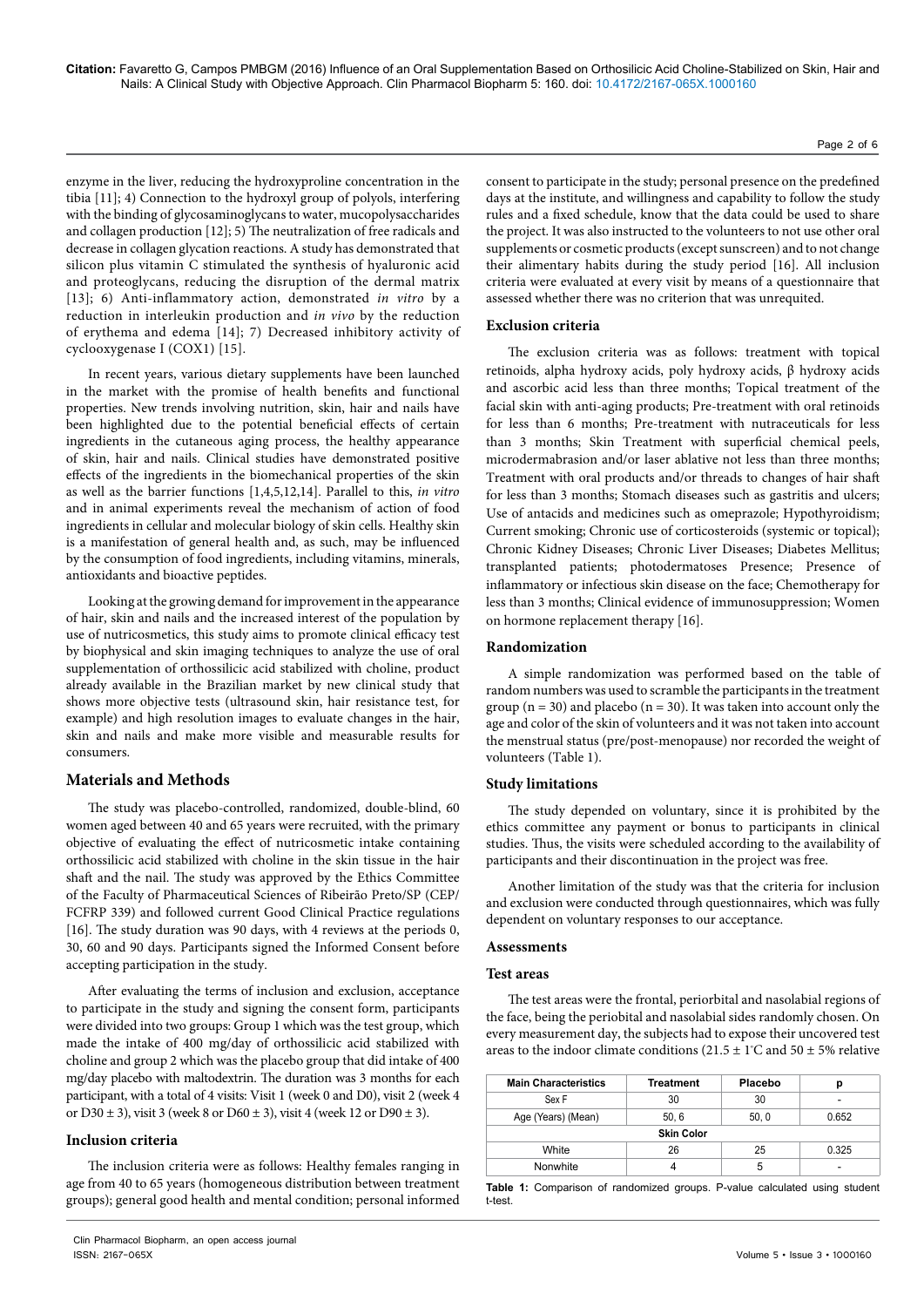humidity) for 20 min.

#### **Biophysics techniques and skin image analysis**

**Evaluation of dermal characteristics:** For the evaluation of thickness and dermis echogenicity was used a 20 MHz ultrasound equipment (Dermascan' C, Cortex Technology). The thickness of the skin was determined by an image analyzer. The echogenicity was analyzed per unit area, in pixels determined with the aid of software, which is connected with the water retention between the collagen fibers and with aging and photoaging [17].

**Evaluation by high resolution image of the skin:** For this study we used the Visioface' equipment which analyzes the visible spots and only visible with UV light by means of image analysis of skin illuminated by white light-emitting diodes (white LEDs) and light emitting diodes similar to UV (UV-like LED), respectively [18]. The equipment has software which can compare images of the same face region and quantify the wrinkles and pores.

### **Hair analysis techniques**

**Evaluation of the mechanical properties:** The mechanical properties (tensile strength) were tested with the Texturômetro TA.XT Plus device, operating according to the method described for tensile strength. The hairs used were provided by the volunteers of the study and the measurements were made in triplicate only at 0 and 90 days. The strands were removed intact and the part used was the 5 cm plus near to hair root. The tensile strength was calculated using the maximum force in breaking the wires (measured in Newton).

**Subjective evaluation of skin, hair and nails:** The volunteers were submitted to sensory analysis to such a questionnaire was applied before the use of nutraceutical and after the end of use, on days 0 and 90 of treatment. The volunteers were asked about the condition of their skin, hair and nails before treatment, as well as the views change after using the nutraceutical.

**Statistical evaluation:** The experimental data obtained in clinical trials efficacy assessment were submitted to statistical analysis for their interpretation, when the distribution was normal, the indicated test was the analysis of variance, and when the distribution was not normal, the statistics were nonparametric, applying the Kruskal-Wallis test for data not linked [16]. The age of the volunteers were not used as co-variate in this study. The results were presented in form of graphs, tables and figures and discussed across the data provided by the literature. Differences were accepted as statistically significant at  $p < 0.05$ .

### **Results and Discussion**

### **Evaluation of dermal characteristics**

The high-frequency ultrasound provide measures of parameters related to the skin histology, analyzing the skin aging process and the echogenicity of the dermis-which is important as it varies with the chronological aging (intrinsic) and photoaging (extrinsic). This equipment also quantifies and qualifies the collagen and elastin fibers in the skin, being this way, an important contribution to clinical efficacy studies of dermocosmetic formulations [19].

This study showed the increase in the face of the skin echogenicity in the treatment group compared to baseline values (initial time), showing an improvement in skin condition (Figure 1). In the placebo group, there was no increase in echogenicity and some areas had decreased echogenicity as compared with the initial measurement (baseline). This way, the product acted on the dermis, increasing of fibroblast density,

enhancing the formation of collagen fibrils, and acting as a repairman of the present damages, slowing the chronological aging and photoaging process, increasing the echogenicity of the dermis and improving the skin density [20-22].

A high dermis echogenicity is related to a high content of collagen fibers, so the lower this ratio is, the more echogenic the skin. Thus, the treatment with orthossilicic acid stabilized with choline has improved the dermis echogenicity when compared to placebo treatment in all regions. The Figure 2 shows the Echogenicity Ratio of all study regions. This parameter reflects the number of hypo echoic pixels/total number of pixels that increases during the aging process.

#### **Evaluation by high resolution image of the skin**

The evaluation by high resolution image (Visioface') also showed improvement in the skin of the treatment group, but each volunteer had different improvement in each of the regions studied. Figures 3-5 shows a three-dimensional image shown where an evident reduction of wrinkles on the forehead to treatment with the product is visible. Alterations of collagen and elastin can directly the affect wrinkle [23]. Similar results in the reduction of wrinkles after the treatment with oral supplementation and analyzed with other techniques was related in the literature, demonstrating this way, the effectiveness of this type of products in the improvement skin appearance [24].

### **Evaluation of the mechanical properties of hair**



Figure 1: Dermis Echogenicity of a volunteer (treatment group) before (baseline) and after 90 days of treatment. Echogenicity color scale: white > yellow > red > green > blue > black.



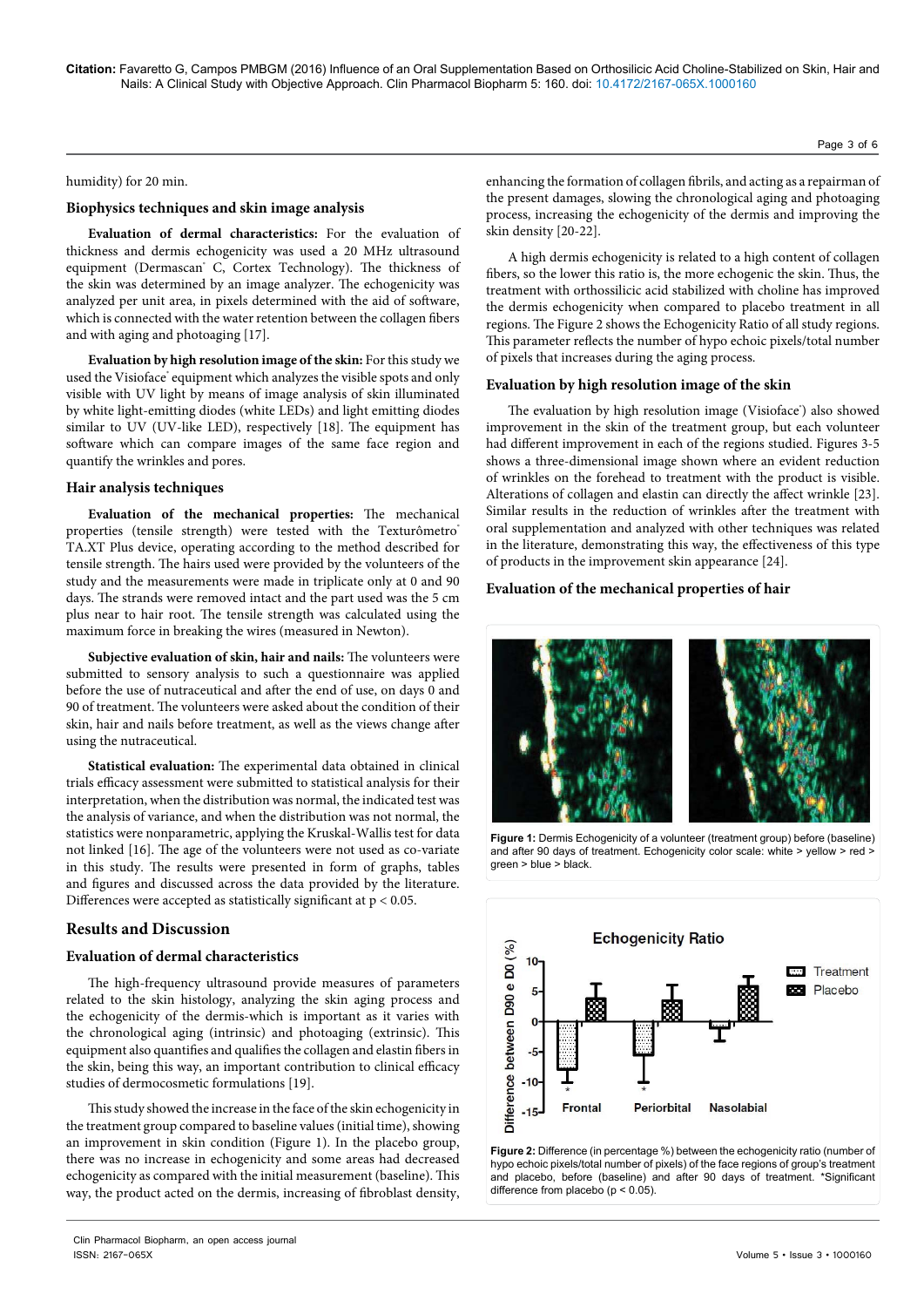### Page 4 of 6



Figure 3: High-resolution images of the skin of the frontal region of the face before treatment-basal (A) and after 90 days of treatment (B) with nutricosmetic study.



**Figure 4:** High-resolution images of the skin of the periorbital region of the face before treatment-basal (A) and after 90 days of treatment (B) with nutricosmetic study.



**Figure 5:** High-resolution images of the skin of the nasolabial region of the face before treatment-basal (A) and after 90 days of treatment (B) with nutricosmetic study.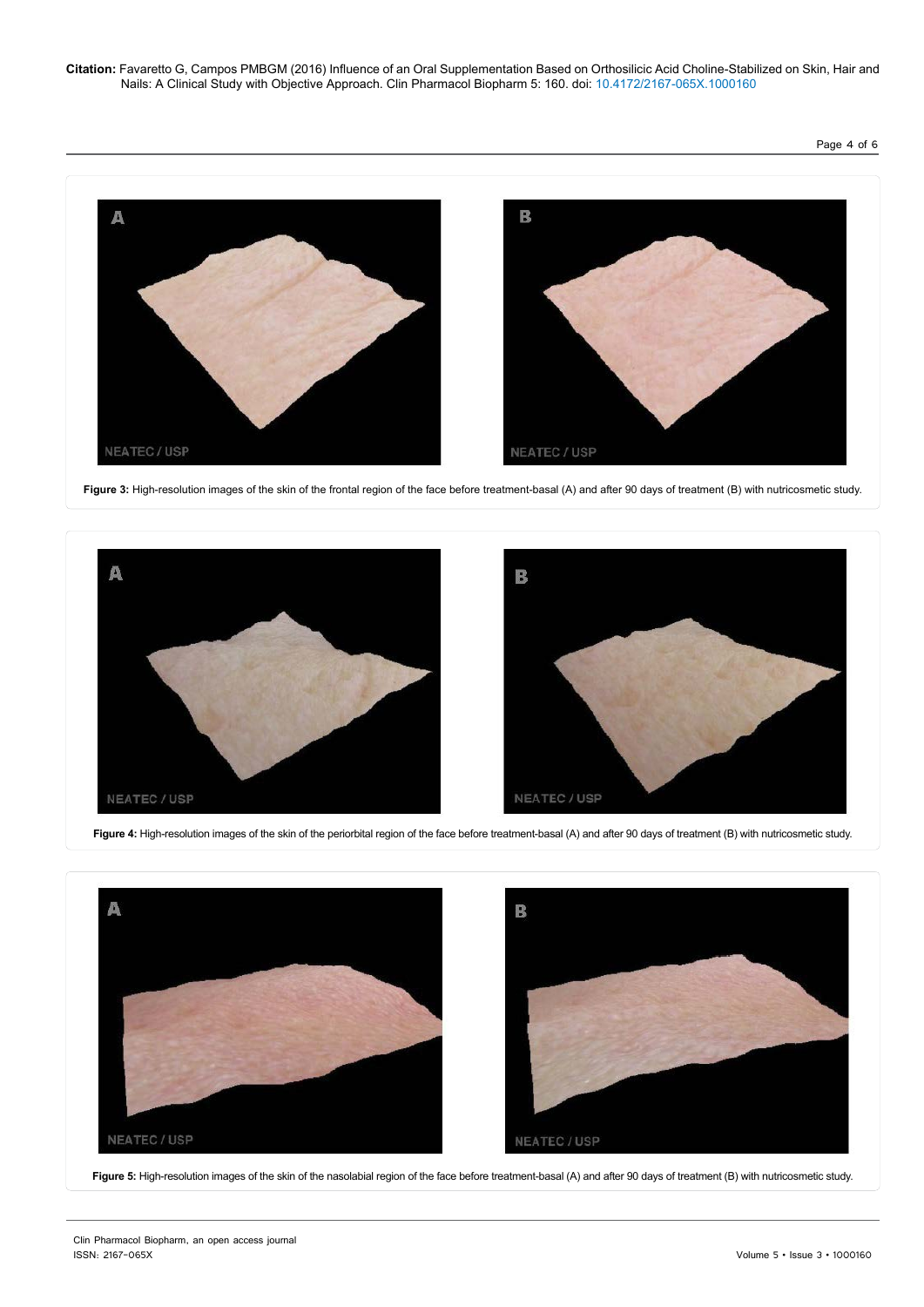Page 5 of 6

The hair resistance test made by Texturemeter ® TA.XT plus showed that the hair treatment group necessitated increased strength (force in Newton) to the break, whereas in the placebo group was not seen any significant alteration in the breaking strength (Figure 6). Thus, it was found that oral supplementation with orthosilicic acid choline stabilized promoted greater resistance to the hair, improving hair fiber quality in general.

### **Subjective evaluation of skin, hair and nails**

The evaluation of the perception of efficacy was performed to identify what were the changes noted by the volunteers, and check the effect of the use of placebo capsules in this type of treatment. The two groups noted changes related to skin, hair and nails. Thus, it was possible to realize the importance of making a comparison between the treatment group and the placebo group. Among the responses, we observed that voluntary treatment group saw greater improvement in skin, hair and nails appearance (Figures 7-9).

### **Conclusion**

From the results obtained in this study, it was possible to assess



after 90 days of treatment. Comparison between placebo and treatment group. \*Significant difference from placebo (p < 0.0001).









the actual clinical efficacy of orthosilicic acid choline-stabilized as a nutricosmetic. Oral supplementation of this compound had satisfactory results regarding the improvement of the skin, hair and nails of the volunteers. Techniques skin image analysis showed positive results in increased echogenicity of the dermis and the micro relief of the improvement of the studied regions. It was also concluded that the supplementation improved the quality of the hair, since the hair after treatment were more resistant. In assessing the perception of the effectiveness of the volunteers, the results were better in the treatment group compared to the placebo group, showing results that coincided with the objective tests performed. In summary, the use of orthosilicic acid choline-stabilized showed significant effects in improving the general conditions of the skin, hair, nails, and can therefore be suggested as an effective nutricosmetic in the treatment of changes resulting from aging, complementary to the use of cosmetic products.

#### **References**

- 1. [Barel A, Calomme M, Timchenko A, De Paepe K, Demeester N, et al. \(2005\)](http://dx.doi.org/10.1007/s00403-005-0584-6)  [Effect of oral intake of choline-stabilized orthosilicic acid on skin, nails and hair](http://dx.doi.org/10.1007/s00403-005-0584-6)  [in women with photodamaged skin. Arch Dermatol Res 297: 147-153.](http://dx.doi.org/10.1007/s00403-005-0584-6)
- 2. [Bissé E, Epting T, Beil A, Lindinger G, Lang H, et al. \(2005\) Reference values](http://dx.doi.org/10.1016/j.ab.2004.10.034)  [for serum silicon in adults. Anal Biochem 337: 130-135.](http://dx.doi.org/10.1016/j.ab.2004.10.034)